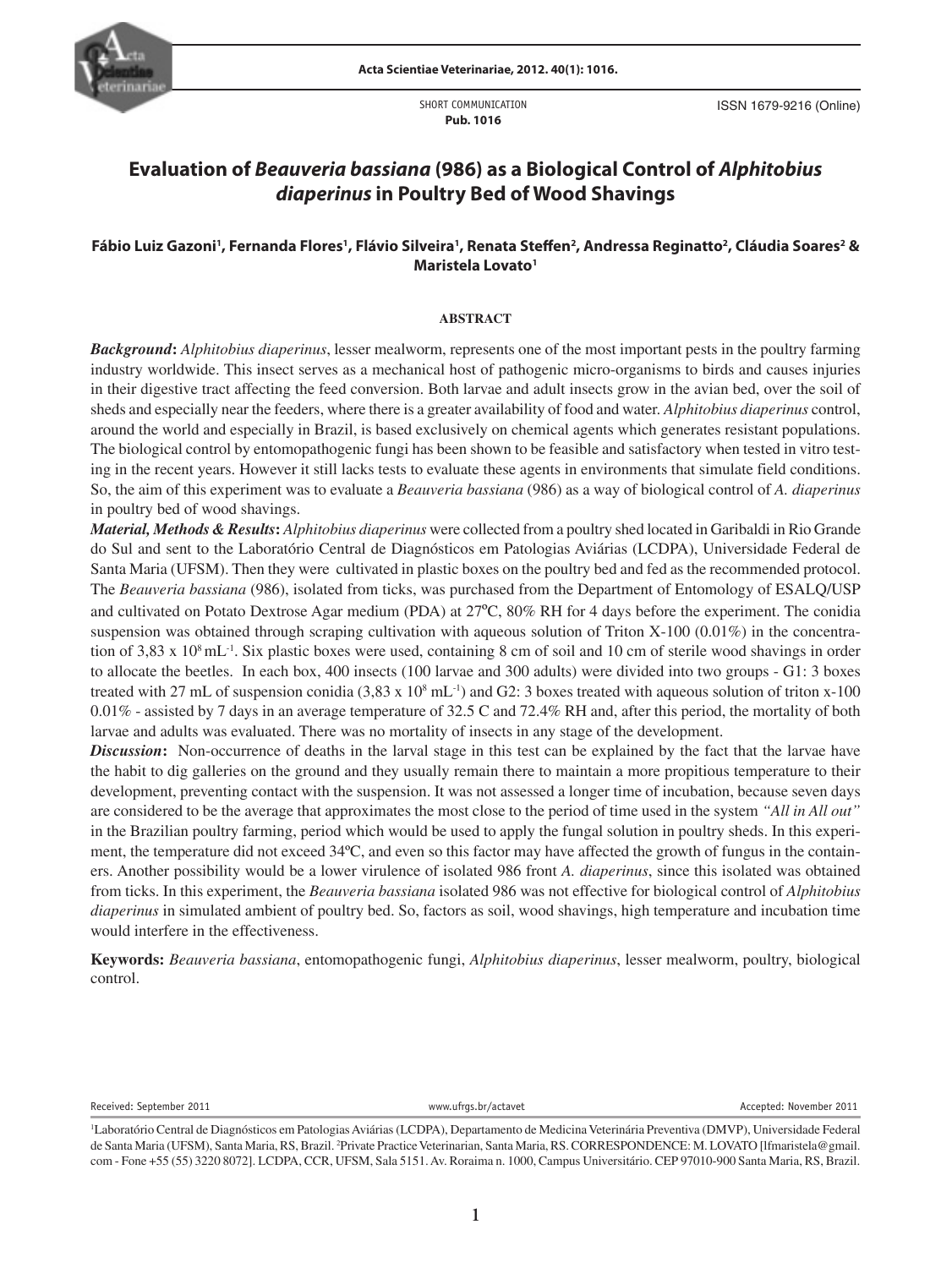**F.L. Gazoni, F. Flores, F. Silveira,** *et al***. 2012.** Evaluation of *Beauveria bassiana* (986) as a Biological Control of *Alphitobius diaperinus*  in Poultry Bed of Wood Shavings. *Acta Scientiae Veterinariae*. 40(1): 1016.

# **INTRODUCTION**

*Alphitobius diaperinus* represents one of the most important pests found in poultry industry. This insect serves as mechanical host of pathogenic microorganisms to birds and causes injuries in their digestive tract of then affecting feed conversion [6,7,11]. Both larvae and adult insects grow in the avian bed and the soil of sheds, especially near the feeders where there is greater availability of food and water. Due to its great ability to survive in this environment, populations are able to perpetuate in the period between batch creations, re-infesting the shed and increasing its population gradually [16].

The proliferation of these insects is controlled by chemical insecticides, organophosphates and pyrethroids, with little residual effect, offering risk to poultry health and managers. A study made with populations of A. diaperinus from the state of Paraná demonstrates that there are already resistant insects to the insecticides the most commonly used in Brazil [3].

Alternatively the biological control using entomopathogenic fungi seems to be feasible, since these are harmless to birds and humans [1]. In the literature, some works are found, in which the *Beauveria bassiana* efficiency was evidenced controlling this pest [2,5,10]. In Brazil, the published data related to this subject are restricted to in vitro tests on selection of isolates of B. bassiana and Metarhizium anisopliae, and showing the insect susceptibility in relation to this and variability in virulence of the isolates [4,14,17].

*Beauveria bassiana* is one of the most promising agents for biological control of arthropods, because it persists in the host population, leads to high mortality rates in larvae and adults, and is easily sprayed [1]. However, the action of entomopathogenic fungi is slow and the majority needs appropriate conditions of temperature and humidity to maintain its viability and pathogenicity. There are not enough studies that evaluate the potential of these fungi in environments that simulate the existing substrate in poultry sheds. For this purpose, this work aimed to evaluate an isolated *Beauveria bassiana* (986) as biological control of *Alphitobius diaperinus*, in the presence of wood shavings.

## **MATERIALS AND METHODS**

The insects were collected from a poultry shed located in Garibaldi (Rio Grande do Sul, Brazil) and sent to the Laboratório Central de Diagnósticos em Patologias Aviárias (LCDPA), Universidade Federal de Santa Maria (UFSM) and grown according to the recommended protocol by Rice & Lambkin [13]. The *Beauveria bassiana* 986 was isolated from ticks and was purchased from the Department of Entomology of ESALQ/USP and cultivated on Potato Dextrose Agar medium (PDA) at 27ºC, 80% RH for 4 days before the experiment. The conidia suspension was obtained through scraping cultivation with aqueous solution of Triton X-100 (0.01%) in the concentration of 3,83 x  $10^8$  mL<sup>-1</sup>.

For the test, six plastic containers containing 8 cm of soil were used, as a basis, and 10 cm of sterile wood shavings, simulating a traditional poultry bed environment. In each container, 100 larvae and 300 adult *Alphitobius diaperinus* were allocated. Then containers were divided into two groups: Group 1 (G1) sprayed with 27 mL of fungal inoculum and Group 2 (G2) sprayed with sterile aqueous solution of Triton X-100 (0.01%). Three receptacles were tested in each group. The groups were kept at an average temperature of 32.5ºC and 72.4% RH for seven days and after this period the insect mortality has been verified as the method used by Renault [12].

#### **RESULTS**

It was not observed mortality of larvae or adult insects after the seven days of the experiment.

#### **DISCUSSION**

Some hypotheses can be raised to explain this result. Da Silva *et al*. [6] did bioassays with *Beauveria bassiana* (986) and *Alphitobius diaperinus* and observed that there was no adult insect mortality in any tested concentrations. On the other hand, there was a mortality rate of 54% among larvae of stages I, II and III, 22.5% in stage IV, V, VI and 9.5% in stage VII and VIII. These indexes were achieved using an inoculum with  $3.4 \times 10^8$  mL<sup>-1</sup> conidia and it was considered the best condition to cause mortality of insects, justifying the use of  $3,83 \times 10^8 \text{ mL}^{-1}$  conidia in this experiment. Nevertheless, the non-occurrence of deaths in the larval stage of this test can be explained by the fact that the larvae have the habit to dig galleries on the ground and there remain to maintain a temperature more propitious to their development, preventing thus contact with the suspension. This was a significant difference of this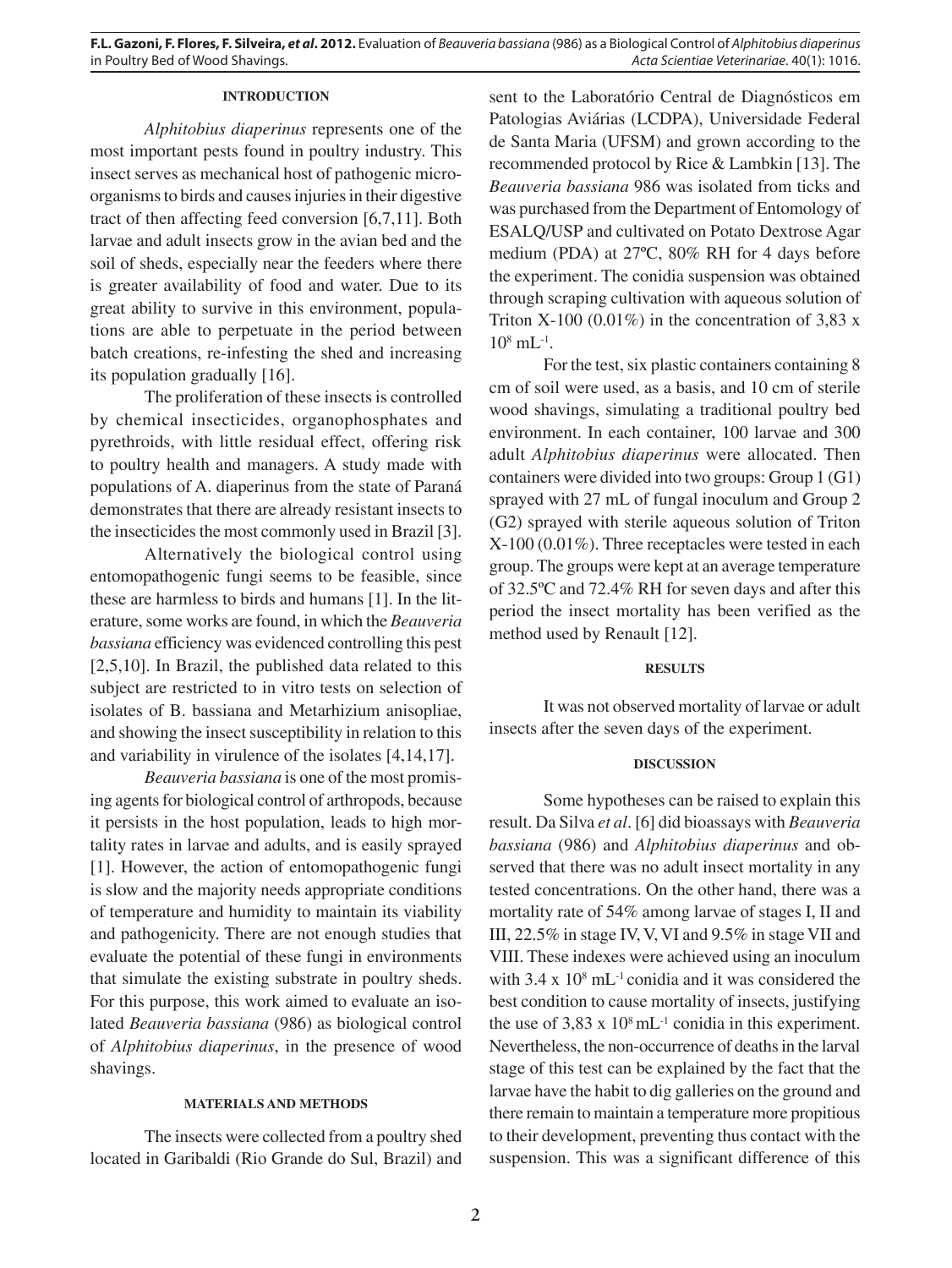**F.L. Gazoni, F. Flores, F. Silveira,** *et al***. 2012.** Evaluation of *Beauveria bassiana* (986) as a Biological Control of *Alphitobius diaperinus*  in Poultry Bed of Wood Shavings. *Acta Scientiae Veterinariae*. 40(1): 1016.

experiment given that the work carried out submit the insects to immersion in solution containing different concentrations of conidia, for times ranging from 5 to 10 min, increasing their contact with the inoculum. In this work, it was noted that a larval mortality that ranged between 77% and 95% at 26ºC and between 2% and 68% to 32ºC, and the adult mortality ranged between 0% and 82% to 26ºC and between 0% and 26% to 32ºC [1].

Another possibility would be a lower virulence of isolated 986 front A. diaperinus, since isolated was obtained from ticks. Geden *et al*.[10] used two B. bassiana, one isolated from lesser mealworm's larvae in natural infection (WV) and other isolated from flies (NC), obtaining a larger insect mortality (100% in larvae) with isolated WV comparing with NC in 10 mL<sup>-2</sup> conidia suspension.

Other studies have noted that the concentrations of 10<sup>5</sup> and 10<sup>6</sup> conidia mL<sup>-1</sup> caused low mortality in larvae and adult insects until the 5th day of inoculation in Petri dishes, however on the 10th day after inoculation, the adult mortality ranged from 0 to 25%. For larvae the concentration 10<sup>5</sup> conidia/mL achieved also low mortality levels, however significant differences occurred ranging from 1.7% to 36.7% [15]. In this experiment was not assessed a longer time of incubation, because seven days are considered to be the average that is most close to time used in the system *"All in All out"* in the Brazilian poultry farming, period which would be used to apply the fungal solution in poultry sheds.

Another factor to consider is the temperature used in this experiment. This was based on the aver-

age earned in poultry sheds that range from 36,5ºC and 38ºC in the summer. However, in this experiment, the temperature did not exceed 34ºC, and even so this factor may have affected the growth of fungus in the containers, given the optimum temperature for its development is near of 27ºC [2].

It is important to remember that currently, the method of controlling this pest is based in insecticides, especially from the oganophosphates and pyrethroids family, e there are several reports around the world about the development of resistant populations, including in Brazil [3]. So the need for search new alternatives to control this pest is very important, mainly the ones that could not affect the bird's health and do not develop resistant populations.

Other proposals such as the use of phosphine gas [9] and entomopathogenic fungi have been raised [17] as a method of control, but although they have showed encouraging results, they are still far from being used due to some difficult problems with the applying method in the shed, such as the use of phosphine gas, and efficiency of fungi in a so adverse environment to its development.

of *Alphitobius diaperinus* in simulated environment In this experiment, the *Beauveria bassiana* isolated 986 was not effective for biological control of poultry bed. Factors as soil, wood shavings, high temperature and incubation time would interfere in the effectiveness.

*Declaration of interest***.** The authors report no conflicts of interest. The authors alone are responsible for the content and writing of this paper.

#### **REFERENCES**

- **1 Alves L.F.A., Gassen M.H., Pinto F.G.S., Neves P.M.O.J. & Alves S.B. 2005.** Natural occurrence of *Beauveria bassiana* (Bals.) Vuilleman (Moniliales: Moniliaceae) on the lesser mealworm, *Alphitobius diaperinus* (Panzer) (Coleoptera: Tenebrionidae), in a poultry house in Cascavel, PR. *Neotropical Entomology*. 34(3): 507-510.
- **2 Castrillo L., Wiegmann B.M. & Brooks W.M. 1999.** Genetic variation in *Beauveria bassiana* populations associated with the darkling beetle, *Alphitobius diaperinus*. *Journal of Invertebrate Pathology*. 73(3): 269-275.
- **3 Chernaki-Leffer A.M., Sosa-Gómez D.R., Almeida L.M. & Lopes I.O.N. 2011.** Susceptibility of *Alphitobius diaperinus* (Panzer) (Coleoptera, Tenebrionidae) to cypermethrin, dichlorvos and triflumuron in southern Brazil. *Revista Brasileira de Entomologia*. 55(1): 125-128.
- **4 Constanski K.C., Neves P.M.O.J., Nogueira L.M., Santoro P.H., Amaro J.T. & Zorzetti J. 2011.** Selection and evaluation of virulence of *Beauveria bassiana* (Bals.) Vuill. Submitted to different temperature. *Semina: Ciencias Agrarias*. 32(3): 875-882.
- **5 Crawford P.J., Brooks W.M. & Arends J.J. 1998.** Efficacy of Field-Isolated Strains of *Beauveria bassiana* (Moniliales: Moniliaceae) as Microbial Control Agents of the Lesser Mealworm (Coleoptera: Tenebrionidae). *Journal of Economic Entomology*. 91(6): 1295-1301.